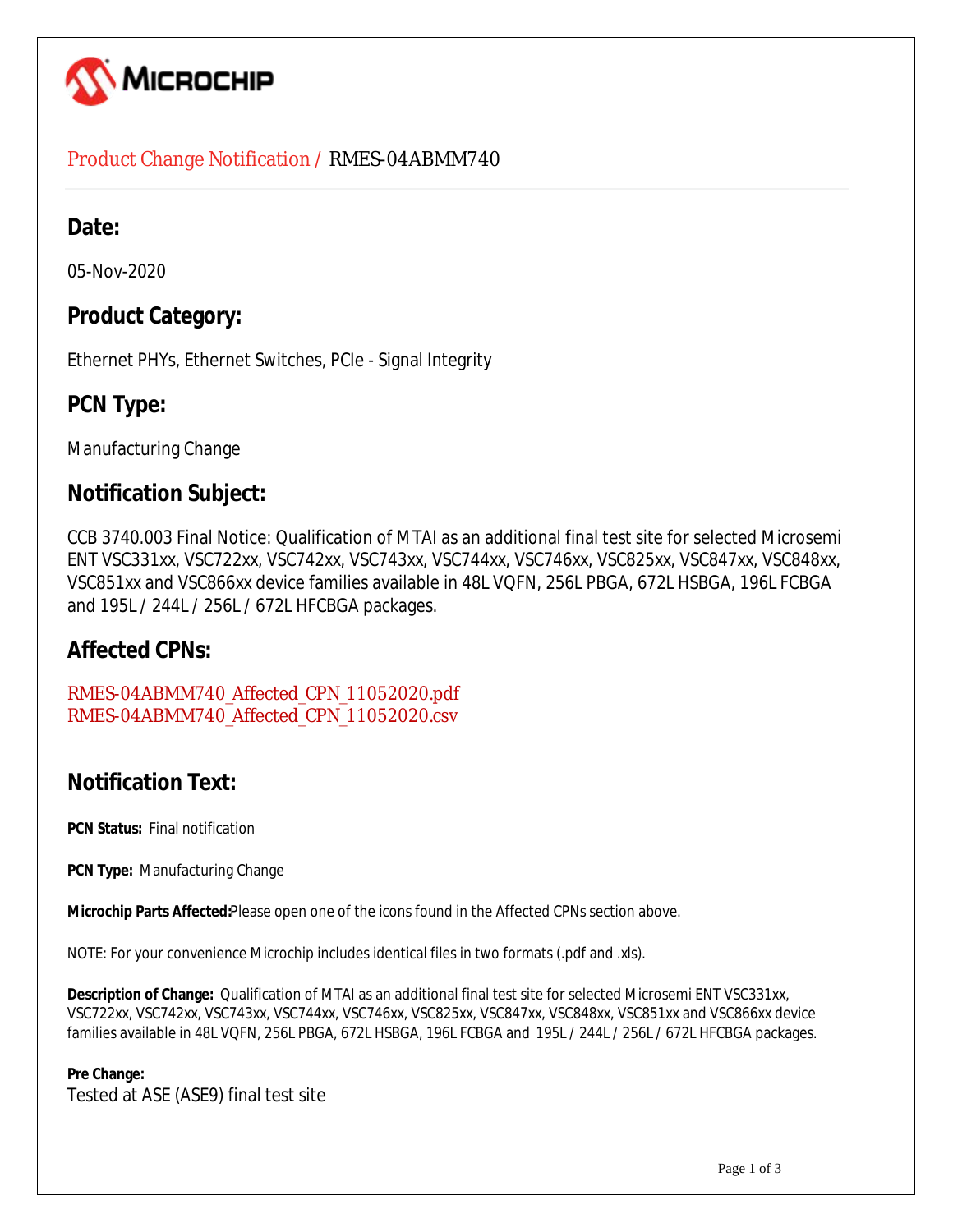#### **Post Change:**

Tested at ASE (ASE9)

### **or**

Tested at Microchip Technology Thailand (HQ) (MTAI) final test site

#### **Pre and Post Change Summary:**

|                                                  |                    | Pre Change                | <b>Post Change</b>        |                                                    |  |
|--------------------------------------------------|--------------------|---------------------------|---------------------------|----------------------------------------------------|--|
| <b>Final test site</b>                           |                    | <b>ASE Test</b><br>(ASE9) | <b>ASE Test</b><br>(ASE9) | Microchip<br>Technology<br>Thailand (HQ)<br>(MTAI) |  |
|                                                  | <b>48L VQFN</b>    | 364                       | 364                       | 364                                                |  |
|                                                  | 256L PBGA          | 84                        | 84                        | 84                                                 |  |
| <b>Base Quantity</b><br><b>Multiple</b><br>(BQM) | 672L HSBGA         | 40                        | 40                        | 40                                                 |  |
|                                                  | <b>672L HFCBGA</b> | 40                        | 40                        | 40                                                 |  |
|                                                  | 256L HFCBGA        | 90                        | 90                        | 90                                                 |  |
|                                                  | 244L HFCBGA        | 90                        | 90                        | 90                                                 |  |
|                                                  | 195L HFCBGA        | 168                       | 168                       | 168                                                |  |
|                                                  | 196L FCBGA         | 126                       | 126                       | 126                                                |  |
| <b>Tray Stack</b>                                |                    | $5 + 1$                   | $5 + 1$                   | $10+1$                                             |  |
| <b>Tray</b>                                      |                    | Bakeable (150°C)          | Bakeable (150°C)          | Bakeable (150°C)                                   |  |
| <b>Pin 1 Orientation</b>                         |                    | Chamfer Tray              | <b>Chamfer Tray</b>       | Chamfer Tray                                       |  |
| <b>Tray Dimension</b>                            |                    | No changes                |                           |                                                    |  |

**Impacts to Data Sheet:** None

**Change Impact:** None

**Reason for Change:** To improve on-time delivery performance by qualifying MTAI as an additional final test site.

**Change Implementation Status:** In Progress

**Estimated First Ship Date:**December 05, 2020(date code: 2049)

NOTE: Please be advised that after the estimated first ship date customers may receive pre and post change parts.

**Time Table Summary:**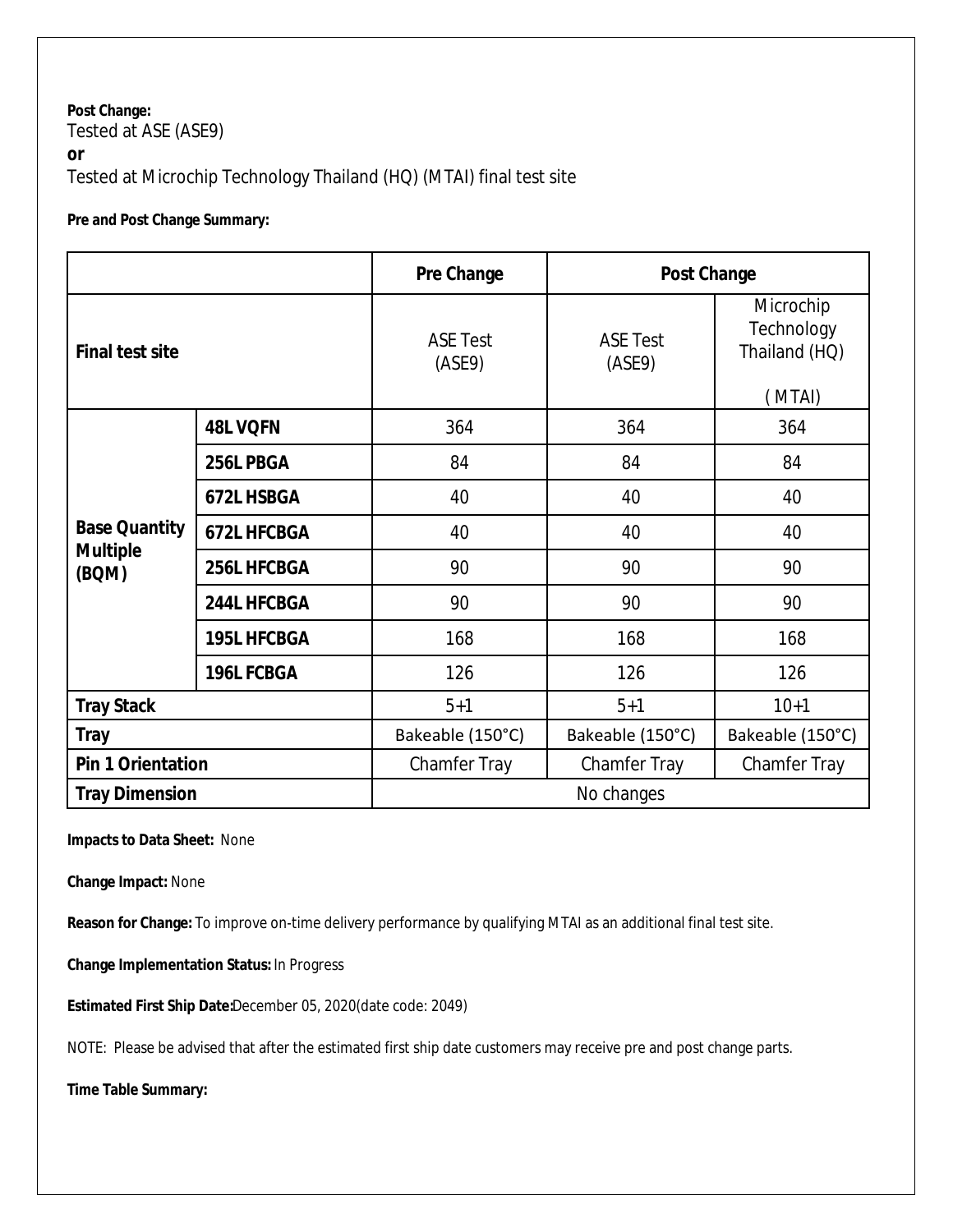|                                 | November 2020 |    |    | December 2020 |    |    |    |    |    |
|---------------------------------|---------------|----|----|---------------|----|----|----|----|----|
| Workweek                        | 44            | 45 | 46 | 47            | 48 | 49 | 50 | 51 | 52 |
| <b>Qual Report Availability</b> |               | Χ  |    |               |    |    |    |    |    |
| Final PCN Issue Date            |               | Χ  |    |               |    |    |    |    |    |
| Estimated Implementation Date   |               |    |    |               |    | Χ  |    |    |    |

**Method to Identify Change:** Traceability code

#### **Qualification Report:**

Please open the attachments included with this PCN labeled as PCN\_#\_Qual\_Report.

**Revision History: November 05, 2020:** Issued final notification. Attached the qualification report and added estimated first ship date by December 05, 2020.

The change described in this PCN does not alter Microchip's current regulatory compliance regarding the material content of the applicable products.

## **Attachments:**

### [PCN\\_RMES-04ABMM740\\_Pre and Post Change Summary.pdf](https://www.microchip.com/mymicrochipapi/api/pcn/DownloadPcnDocument?pcnId=14886&filename=PCN_RMES-04ABMM740_Pre and Post Change Summary.pdf) [PCN\\_RMES-04ABMM740\\_Qual\\_Report.pdf](https://www.microchip.com/mymicrochipapi/api/pcn/DownloadPcnDocument?pcnId=14886&filename=PCN_RMES-04ABMM740_Qual_Report.pdf)

Please contact your local [Microchip sales office](http://www.microchip.com/distributors/SalesHome.aspx) with questions or concerns regarding this notification.

### **Terms and Conditions:**

If you wish to receive Microchip PCNs via email please register for our [PCN](http://www.microchip.com/pcn) email service at our PCN [home page](http://www.microchip.com/pcn) select register then fill in the required fields. You will find instructions about registering for Microchips PCN email service in the [PCN FAQ](http://www.microchip.com/pcn/faqs) section.

If you wish to change your PCN profile, including opt out, please go to the [PCN home page](http://www.microchip.com/pcn) select login and sign into your myMicrochip account. Select a profile option from the left navigation bar and make the applicable selections.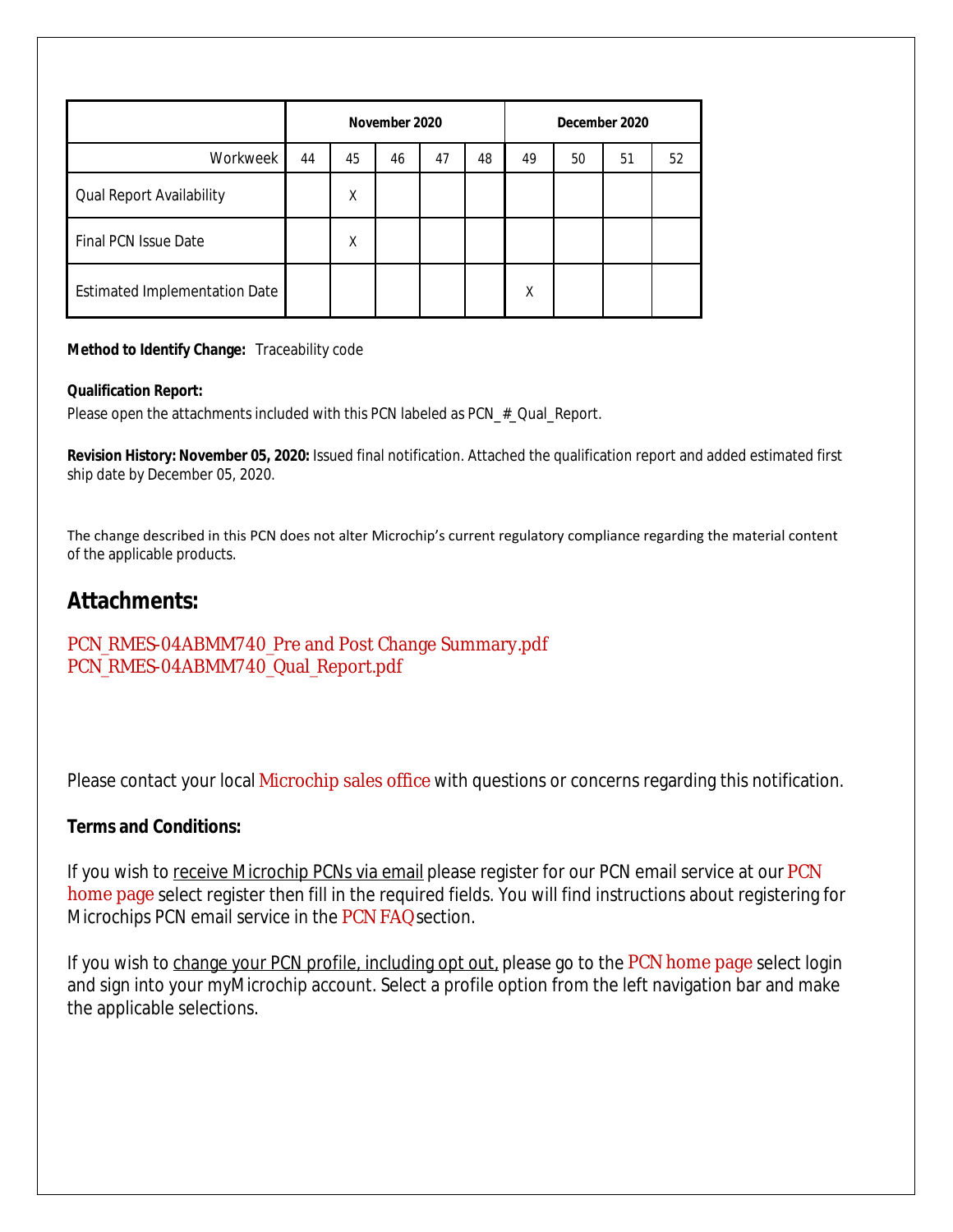

## **QUALIFICATION REPORT SUMMARY**

**PCN #: RMES-04ABMM740**

**Date September 24, 2020**

**Qualification of MTAI as an additional final test site for selected Microsemi ENT products available in 138L QFN package. Microsemi ENT VSC331xx, VSC722xx, VSC742xx, VSC743xx, VSC744xx, VSC746xx, VSC825xx, VSC847xx, VSC848xx, VSC851xx and VSC866xx device families available in 48L VQFN, 256L PBGA, 672L HSBGA, 196L FCBGA and 195L / 244L / 256L / 672L HFCBGA packages will qualify by similarity.**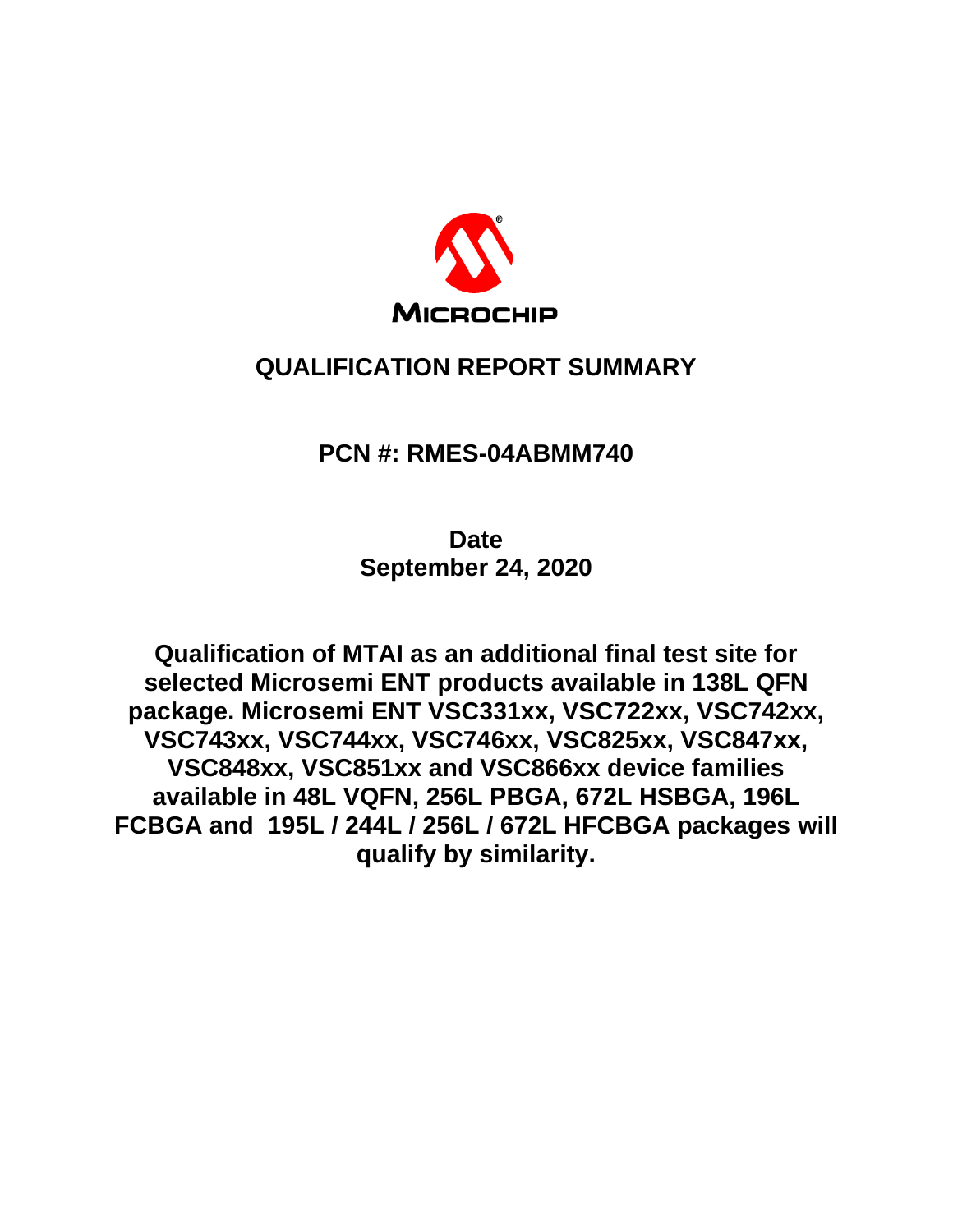- **Purpose: Qualification of MTAI as an additional final test site for selected Microsemi ENT products available in 138L QFN package. Microsemi ENT VSC331xx, VSC722xx, VSC742xx, VSC743xx, VSC744xx, VSC746xx, VSC825xx, VSC847xx, VSC848xx, VSC851xx and VSC866xx device families available in 48L VQFN, 256L PBGA, 672L HSBGA, 196L FCBGA and 195L / 244L / 256L / 672L HFCBGA packages will qualify by similarity.**
- **CCB No.: 3740, 3740.001, 3740.002 and 3740.003**

| Test / Evaluation      | <b>Test Conditions / Parameters</b>                                                                                                                                                                                        | <b>Result</b> |
|------------------------|----------------------------------------------------------------------------------------------------------------------------------------------------------------------------------------------------------------------------|---------------|
| <b>Test comparison</b> | Select 50 good sample - test using the original platform and<br>retest using destination platform.<br>The selected measured parameter should be within +/-10%<br>٠<br>variation between original and destination platform. | Passed        |
| Fresh lot run          | Select 1 fresh lot.<br>Lot quantity is 3,000 units.<br>Test using the new test location platform. Then cross<br>correlate with original test location platform.<br>Bin to bin difference should be within 0.1%.            | Passed        |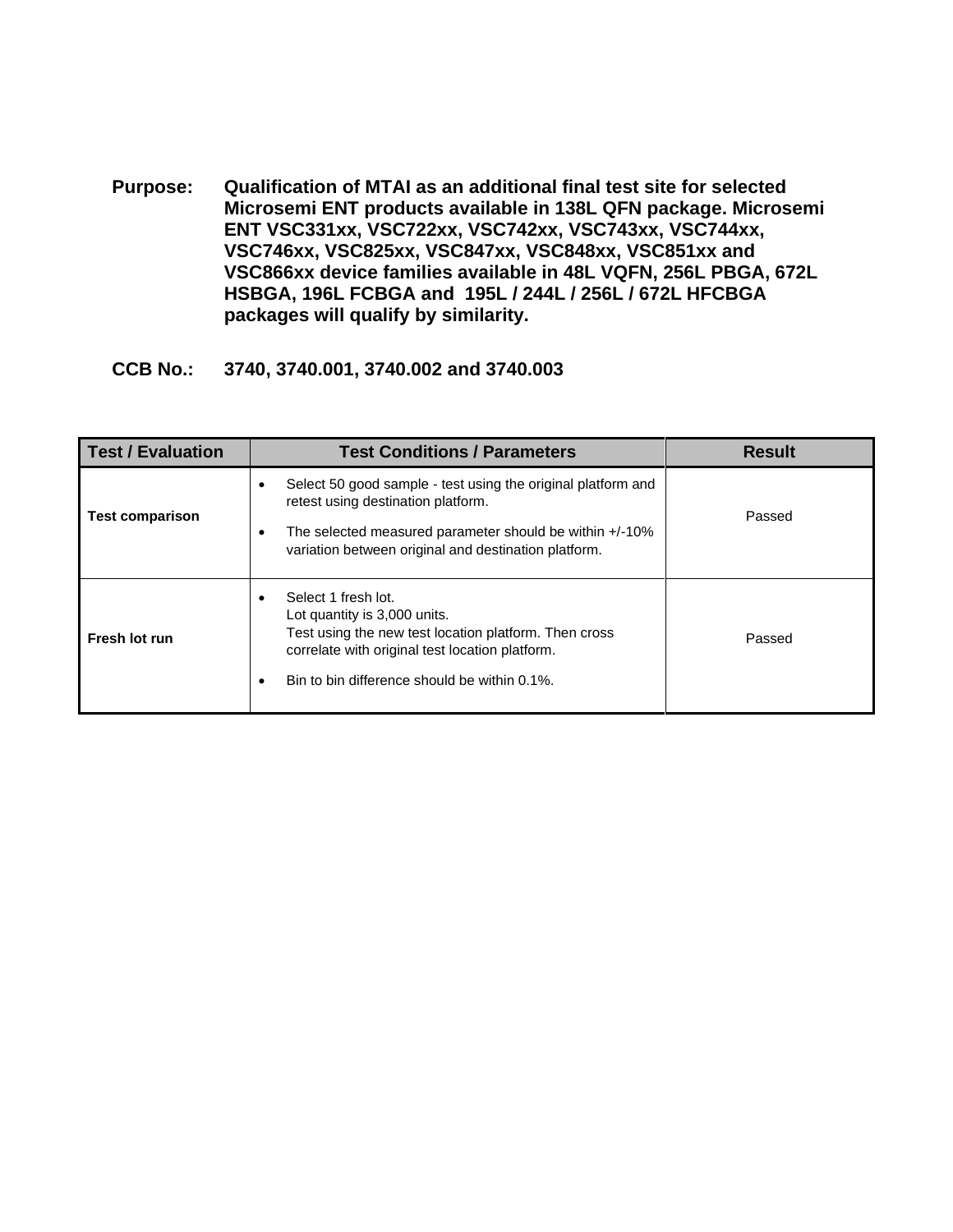## **CCB 3740.003 Pre and Post Change Summary PCN #: RMES-04ABMM740**



A Leading Provider of Smart, Connected and Secure Embedded Control Solutions



**Qualification of MTAI as an additional final test site for selected Microsemi ENT VSC331xx, VSC722xx, VSC742xx, VSC743xx, VSC744xx, VSC746xx, VSC825xx, VSC847xx, VSC848xx, VSC851xx and VSC866xx device families available in 48L VQFN, 256L PBGA, 672L HSBGA, 196L FCBGA and 195L / 244L / 256L / 672L HFCBGA packages.**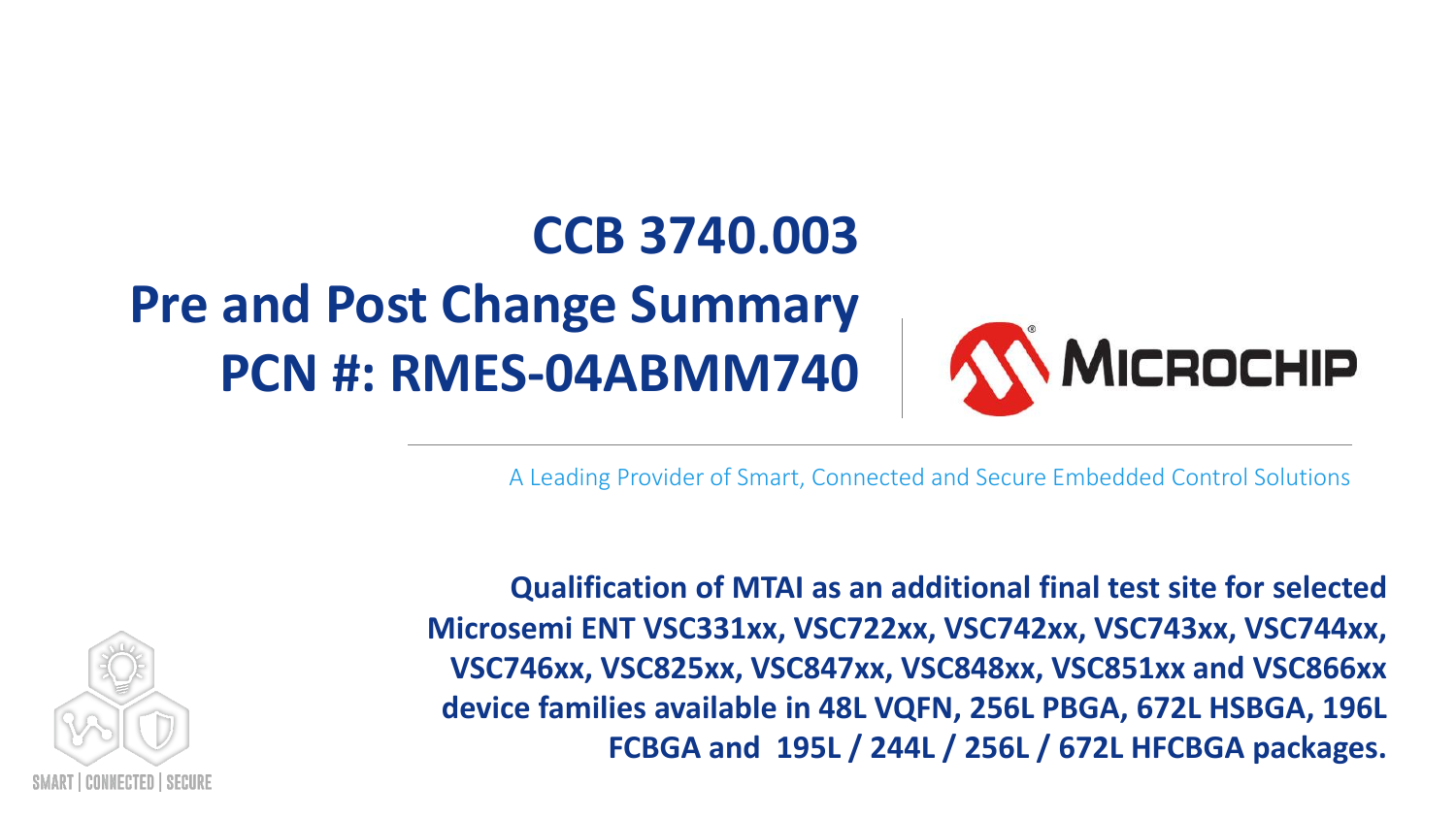# **Pre and Post Change Summary**

| <b>PACKAGE</b>         |                                     | <b>PRE CHANGE</b>         | <b>POST CHANGE</b>               |                                                       |  |
|------------------------|-------------------------------------|---------------------------|----------------------------------|-------------------------------------------------------|--|
| <b>Final test site</b> |                                     | <b>ASE Test</b><br>(ASE9) | <b>ASE Test</b><br><b>(ASE9)</b> | <b>Microchip Technology</b><br>Thailand (HQ)<br>MTAI) |  |
|                        | <b>Base Quantity Multiple (BQM)</b> | 364                       | 364                              | 364                                                   |  |
|                        | <b>Tray Stack</b>                   | $5 + 1$                   | $5+1$                            | $10+1$                                                |  |
| <b>48L VQFN</b>        | Tray                                | Bakeable (150°C)          | Bakeable (150°C)                 | Bakeable (150°C)                                      |  |
|                        | <b>Pin 1 Orientation</b>            | <b>Chamfer Tray</b>       | <b>Chamfer Tray</b>              | <b>Chamfer Tray</b>                                   |  |
|                        | <b>Base Quantity Multiple (BQM)</b> | 84                        | 84                               | 84                                                    |  |
| 256L PBGA              | <b>Tray Stack</b>                   | $5 + 1$                   | $5 + 1$                          | $10+1$                                                |  |
|                        | Tray                                | Bakeable (150°C)          | Bakeable (150°C)                 | Bakeable (150°C)                                      |  |
|                        | <b>Pin 1 Orientation</b>            | <b>Chamfer Tray</b>       | <b>Chamfer Tray</b>              | <b>Chamfer Tray</b>                                   |  |
| 672L HSBGA             | <b>Base Quantity Multiple (BQM)</b> | 40                        | 40                               | 40                                                    |  |
|                        | <b>Tray Stack</b>                   | $5 + 1$                   | $5 + 1$                          | $10+1$                                                |  |
|                        | Tray                                | Bakeable (150°C)          | Bakeable (150°C)                 | Bakeable (150°C)                                      |  |
|                        | <b>Pin 1 Orientation</b>            | <b>Chamfer Tray</b>       | <b>Chamfer Tray</b>              | <b>Chamfer Tray</b>                                   |  |

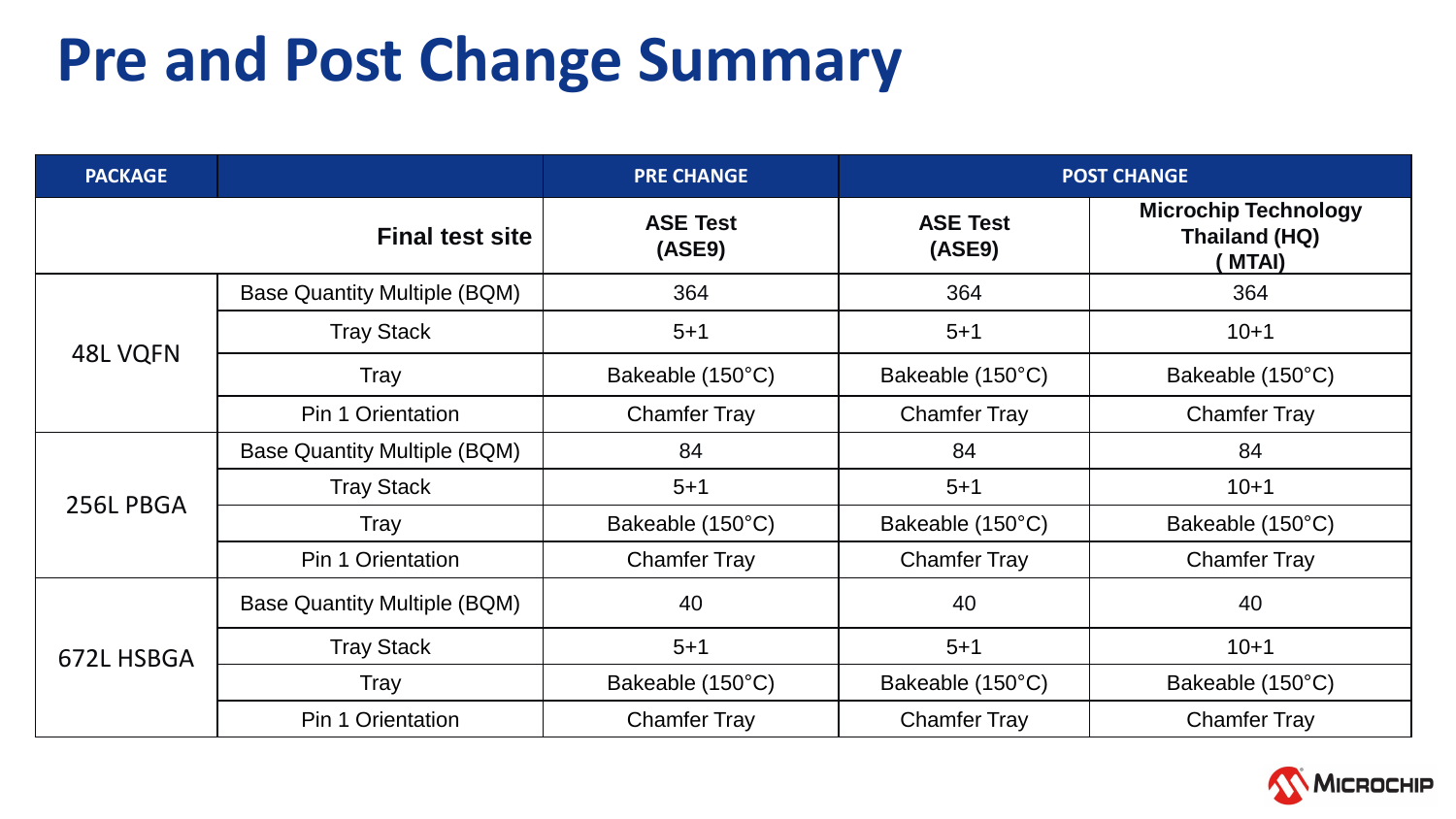# **Pre and Post Change Summary**

| <b>PACKAGE</b>         |                                     | <b>PRE CHANGE</b>                | <b>POST CHANGE</b>               |                                                       |  |
|------------------------|-------------------------------------|----------------------------------|----------------------------------|-------------------------------------------------------|--|
| <b>Final test site</b> |                                     | <b>ASE Test</b><br><b>(ASE9)</b> | <b>ASE Test</b><br><b>(ASE9)</b> | <b>Microchip Technology</b><br>Thailand (HQ)<br>MTAI) |  |
|                        | <b>Base Quantity Multiple (BQM)</b> | 40                               | 40                               | 40                                                    |  |
|                        | <b>Tray Stack</b>                   | $5 + 1$                          | $5+1$                            | $10 + 1$                                              |  |
| 672L HFCBGA            | Tray                                | Bakeable (150°C)                 | Bakeable (150°C)                 | Bakeable (150°C)                                      |  |
|                        | <b>Pin 1 Orientation</b>            | <b>Chamfer Tray</b>              | <b>Chamfer Tray</b>              | <b>Chamfer Tray</b>                                   |  |
|                        | <b>Base Quantity Multiple (BQM)</b> | 90                               | 90                               | 90                                                    |  |
|                        | <b>Tray Stack</b>                   | $5 + 1$                          | $5 + 1$                          | $10+1$                                                |  |
| 256L HFCBGA            | Tray                                | Bakeable (150°C)                 | Bakeable (150°C)                 | Bakeable (150°C)                                      |  |
|                        | <b>Pin 1 Orientation</b>            | <b>Chamfer Tray</b>              | <b>Chamfer Tray</b>              | <b>Chamfer Tray</b>                                   |  |
| 244L HFCBGA            | <b>Base Quantity Multiple (BQM)</b> | 90                               | 90                               | 90                                                    |  |
|                        | <b>Tray Stack</b>                   | $5 + 1$                          | $5 + 1$                          | $10+1$                                                |  |
|                        | Tray                                | Bakeable (150°C)                 | Bakeable (150°C)                 | Bakeable (150°C)                                      |  |
|                        | <b>Pin 1 Orientation</b>            | <b>Chamfer Tray</b>              | <b>Chamfer Tray</b>              | <b>Chamfer Tray</b>                                   |  |

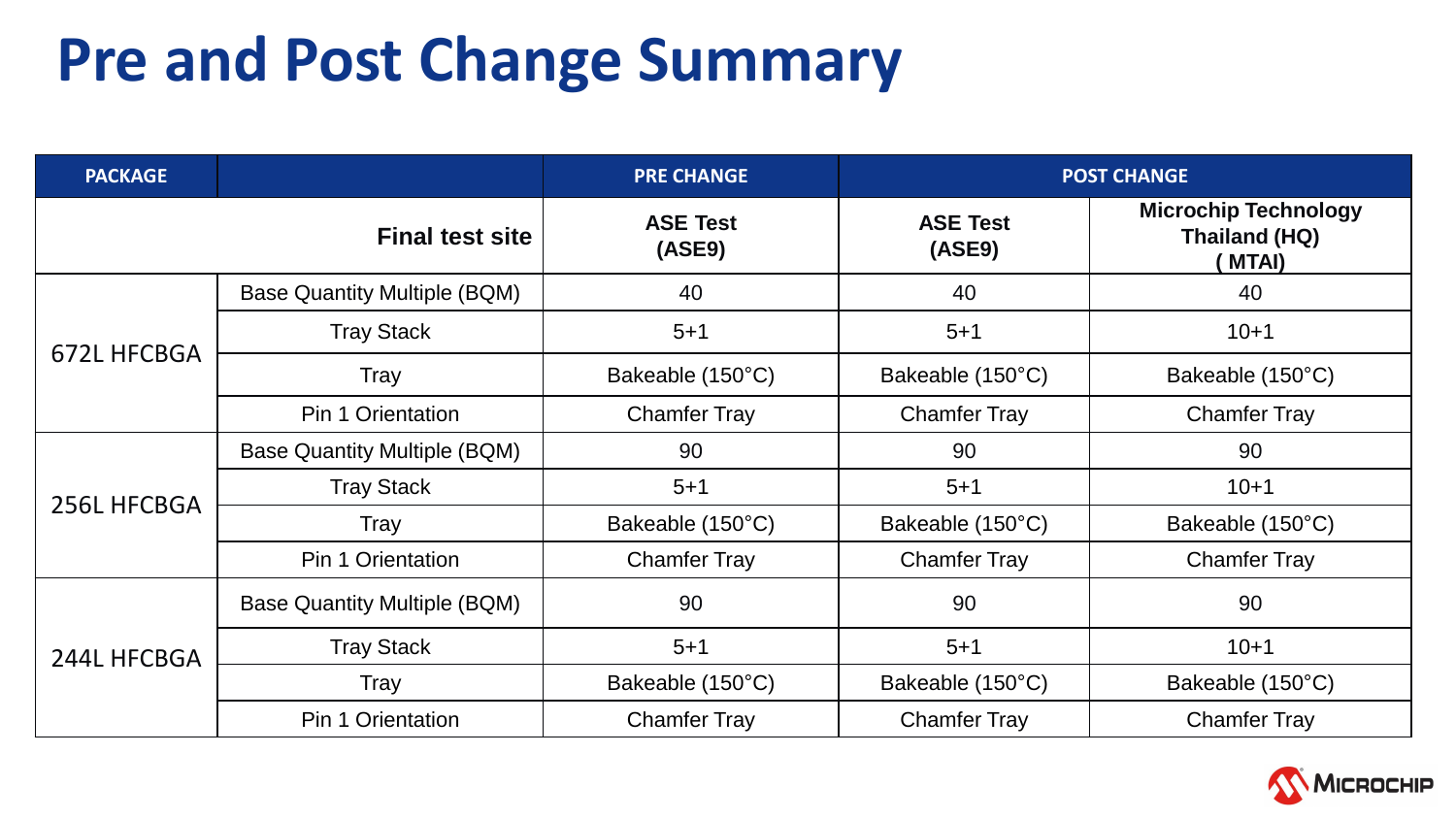# **Pre and Post Change Summary**

| <b>PACKAGE</b>         |                                     | <b>PRE CHANGE</b>         | <b>POST CHANGE</b>               |                                                       |  |
|------------------------|-------------------------------------|---------------------------|----------------------------------|-------------------------------------------------------|--|
| <b>Final test site</b> |                                     | <b>ASE Test</b><br>(ASE9) | <b>ASE Test</b><br><b>(ASE9)</b> | <b>Microchip Technology</b><br>Thailand (HQ)<br>MTAI) |  |
|                        | <b>Base Quantity Multiple (BQM)</b> | 168                       | 168                              | 168                                                   |  |
| <b>195L HFCBGA</b>     | <b>Tray Stack</b>                   | $5 + 1$                   | $5 + 1$                          | $10+1$                                                |  |
|                        | Tray                                | Bakeable (150°C)          | Bakeable (150°C)                 | Bakeable (150°C)                                      |  |
|                        | <b>Pin 1 Orientation</b>            | <b>Chamfer Tray</b>       | <b>Chamfer Tray</b>              | <b>Chamfer Tray</b>                                   |  |
| 196L FCBGA             | <b>Base Quantity Multiple (BQM)</b> | 126                       | 126                              | 126                                                   |  |
|                        | <b>Tray Stack</b>                   | $5 + 1$                   | $5 + 1$                          | $10+1$                                                |  |
|                        | Tray                                | Bakeable (150°C)          | Bakeable (150°C)                 | Bakeable (150°C)                                      |  |
|                        | <b>Pin 1 Orientation</b>            | <b>Chamfer Tray</b>       | <b>Chamfer Tray</b>              | <b>Chamfer Tray</b>                                   |  |

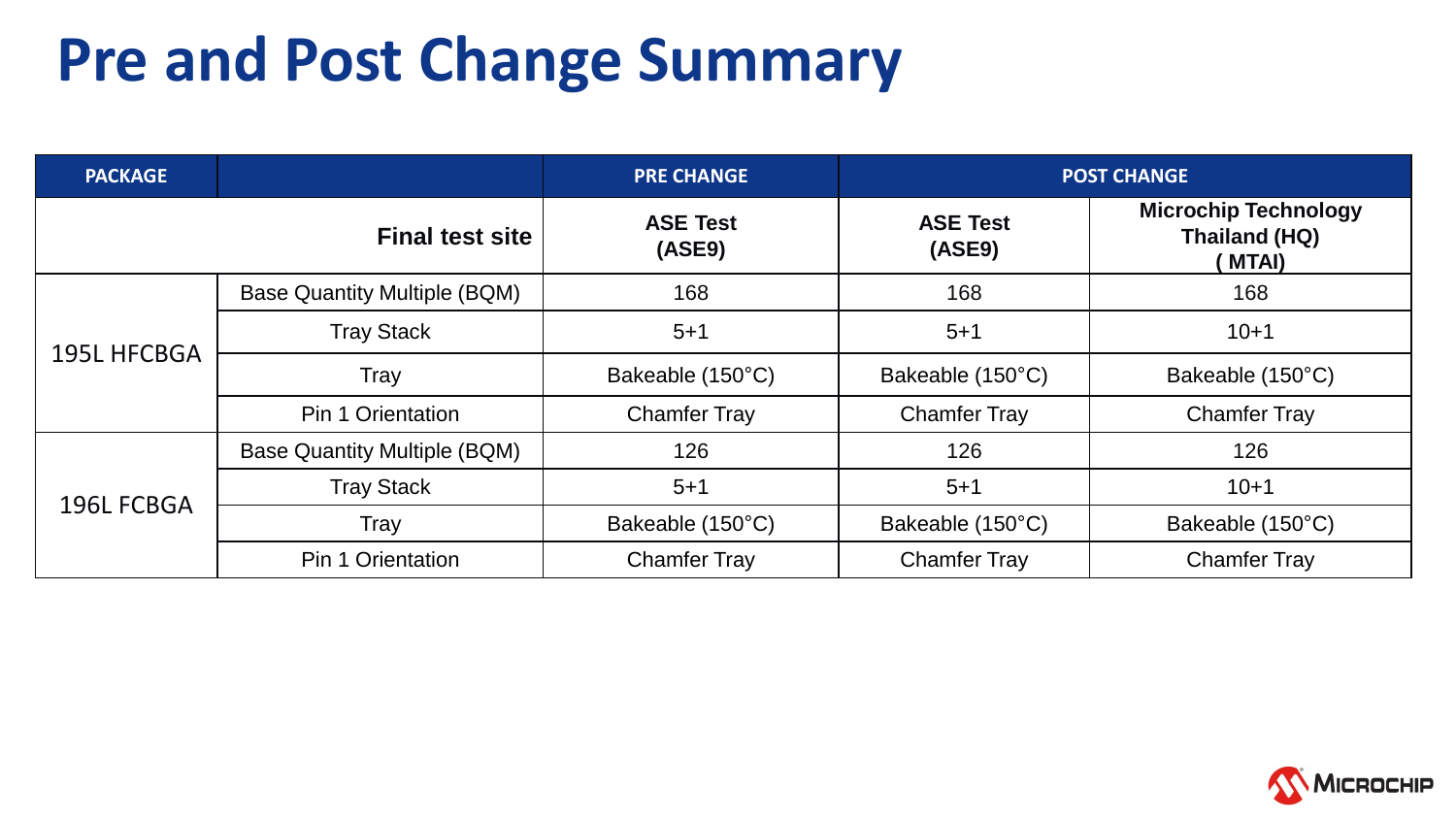RMES-04ABMM740 - CCB 3740.003 Final Notice: Qualification of MTAI as an additional final test site for selected Microsemi ENT VSC331xx, VSC722xx, VSC742xx, VSC743xx, VSC744xx, VSC746xx, VSC825xx, VSC847xx, VSC848xx, VSC851xx and VSC866xx device families available in 48L VQFN, 256L PBGA, 672L HSBGA, 196L FCBGA and 195L / 244L / 256L / 672L HFCBGA packages.

Affected Catalog Part Numbers (CPN)

VSC7224XJV-02 VSC7224XJV VSC7224XJV-01 VSC7223XJV VSC7420XJG-02 VSC7421XJG-02 VSC7422XJG-02 VSC7424XJG-02 VSC7425XJG-02 VSC7426XJG-02 VSC7427XJG-02 VSC8512XJG-02 VSC7420XJG-04 VSC7421XJG-04 VSC7422XJG-04 VSC7423XJG-02 VSC7424XJG-12 VSC7427XJG-12 VSC7428XJG-02 VSC7428XJG-12 VSC7429XJG-02 VSC8512XJG-03 VSC8254YMR VSC8256YMR VSC8257YMR VSC8258YMR VSC7438YIH-02 VSC7442YIH-02 VSC7444YIH-02 VSC7448YIH-02 VSC7449YIH-02 VSC7464YIH-02 VSC7468YIH-02 VSC7431YIH-01 VSC7432YIH-01 VSC7434YIH-01 VSC7460YIH VSC7462YIH VSC3316YYP VSC3316YYP-60 VSC3312YYP-01 VSC3312YYP-31 VSC8479YHQ-01 VSC8479YHQ-02 VSC8479YYY VSC8662XIC